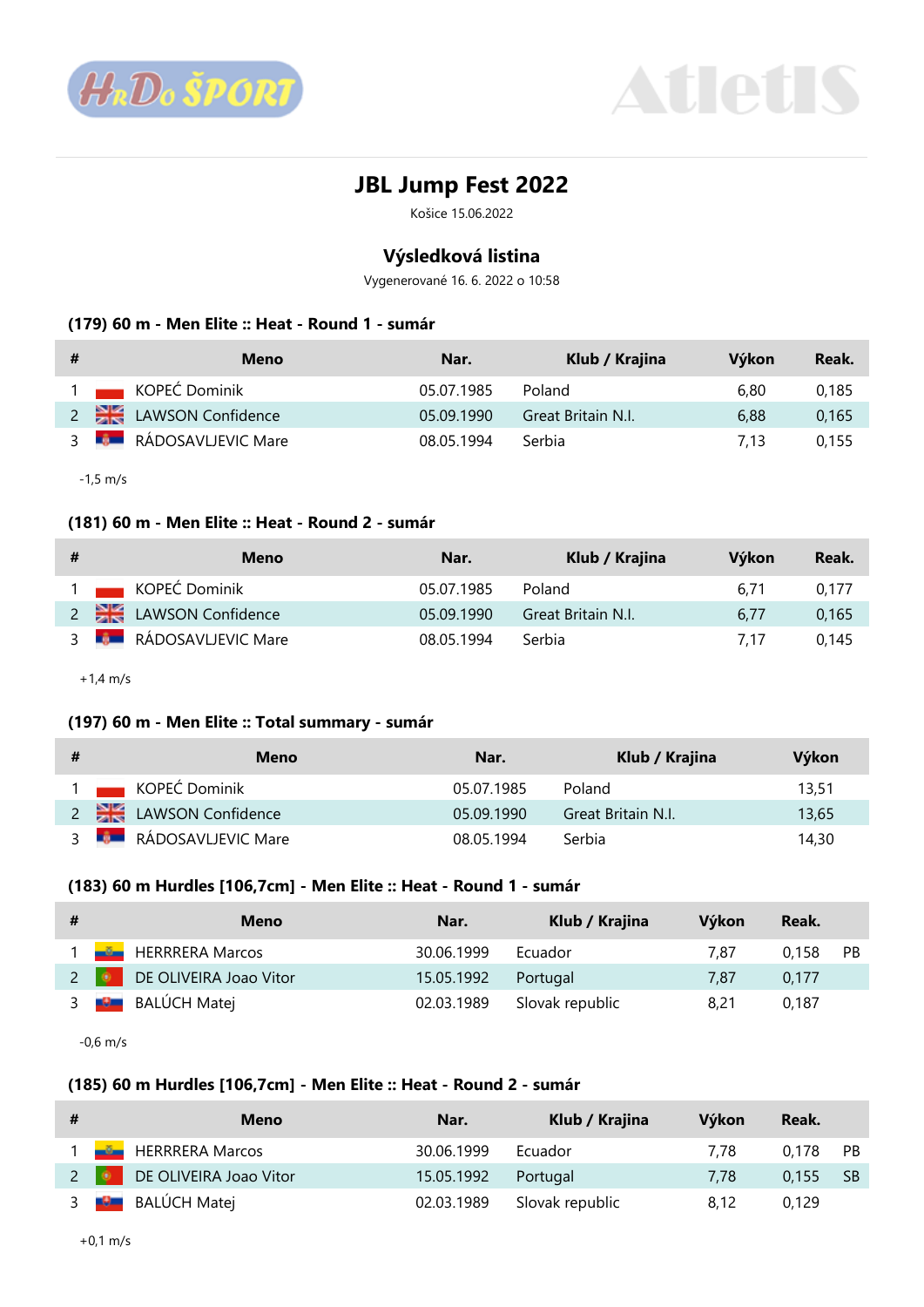## **(199) 60 m Hurdles [106,7cm] - Men Elite :: Total summary - sumár**

| # | Meno                            | Nar.       | Klub / Krajina  | Výkon |
|---|---------------------------------|------------|-----------------|-------|
|   | 1 <b>Manuel HERRRERA</b> Marcos | 30.06.1999 | Ecuador         | 15,65 |
|   | 2 <b>DE OLIVEIRA Joao Vitor</b> | 15.05.1992 | Portugal        | 15,65 |
|   | 3 <b>B</b> BALÚCH Matej         | 02.03.1989 | Slovak republic | 16,33 |

### **(187) 60 m Hurdles [84cm] - Women Elite :: Heat - Round 1 - sumár**

| # | Meno                              | Nar.       | Klub / Krajina     | Výkon | Reak. |
|---|-----------------------------------|------------|--------------------|-------|-------|
|   | 1 NWOFOR Emma                     | 22.08.1996 | Great Britain N.I. | 8.47  | 0.158 |
|   | 2 <b>BEZ</b> ŠKVARKOVÁ Stanislava | 20.04.1996 | Slovak republic    | 8.55  | 0,178 |
|   | 3 <b>B</b> SEGEČOVÁ Martina       | 19.12.2003 | Slovak republic    | 9.02  | 0.166 |

-0,5 m/s

### **(189) 60 m Hurdles [84cm] - Women Elite :: Heat - Round 2 - sumár**

| # | Meno                             | Nar.       | Klub / Krajina     | Výkon | Reak.    |  |
|---|----------------------------------|------------|--------------------|-------|----------|--|
|   | NWOFOR Emma                      | 22.08.1996 | Great Britain N.I. | 8.36  | 0.147 SB |  |
|   | 2 <b>BU ŠKVARKOVÁ Stanislava</b> | 20.04.1996 | Slovak republic    | 8.41  | 0.158    |  |
|   | 3 <b>B</b> SEGEČOVÁ Martina      | 19.12.2003 | Slovak republic    | 8.99  | 0.168    |  |

+0,1 m/s

### **(201) 60 m Hurdles [84cm] - Women Elite :: Total summary - sumár**

| # | Meno                             | Nar.       | Klub / Krajina     | Výkon |
|---|----------------------------------|------------|--------------------|-------|
|   | <b>EMMA Nwofor</b>               | 22.08.1996 | Great Britain N.I. | 16,83 |
|   | 2 <b>BU ŠKVARKOVÁ Stanislava</b> | 20.04.1996 | Slovak republic    | 16.96 |
|   | 3 <b>BE SEGEČOVÁ Martina</b>     | 19.12.2003 | Slovak republic    | 18,01 |

### **(105) Long Jump - Men Elite**

| #              |                     | <b>Meno</b>             |              |                | Nar.         | Klub / Krajina            |              | Výkon        |
|----------------|---------------------|-------------------------|--------------|----------------|--------------|---------------------------|--------------|--------------|
| 1              |                     | <b>REHM Markus</b>      |              |                | 22.08.1998   | Germany                   |              | 827          |
| $\overline{2}$ | ≵≲                  | <b>ROACH Jack</b>       |              |                | 08.01.1995   | Great Britain N.I.        |              | 779          |
| 3              |                     | <b>FARQUHARSON Alex</b> |              |                | 09.06.1997   | Great Britain N.I.        |              | 753          |
| 4              | <b>RANGE</b>        | HRIŇ Adam               |              |                | 11.03.2002   | Slovak republic           |              | 723          |
| 5              |                     | <b>KUCH Andrzej</b>     |              |                | 27.10.1991   | Poland                    |              | 720          |
| 6              |                     | <b>VAN GELDER Nick</b>  |              |                | 23.02.1995   | Australia                 |              | 661          |
|                |                     |                         | 1            | $\overline{2}$ | 3            | 4                         | 5            | 6            |
|                | <b>REHM Markus</b>  |                         | $773 / -1.0$ | 766 / -0,4     | $753 / -0.5$ | X                         | $766 / -0.7$ | $827 / -0.5$ |
|                | ROACH Jack          |                         | $722 / -0.8$ | $743 / -0.5$   | $750 / -1,5$ | $\boldsymbol{\mathsf{x}}$ | 779 / -0,6   | $764 / -0.9$ |
|                |                     | <b>FARQUHARSON Alex</b> | $726 / -0.2$ | $731 / -0.8$   | X            | 753 / -0,4                | $729/ -0.5$  | X            |
|                | HRIŇ Adam           |                         | $665 / -0.6$ | $669 / -0.9$   | $683 / -1,1$ | $709 / -0.9$              | $723 / -0.2$ | $\mathsf{x}$ |
|                | <b>KUCH Andrzej</b> |                         | $716 / -1,5$ | $706 / -0.8$   | X            | X                         | $720 / -1.0$ | x            |
|                |                     | <b>VAN GELDER Nick</b>  | $642 / -0.2$ | $650 / -1,2$   | $472 / -0.6$ | $661 / -0.5$              | $660 / -1.0$ | $640 / -0.4$ |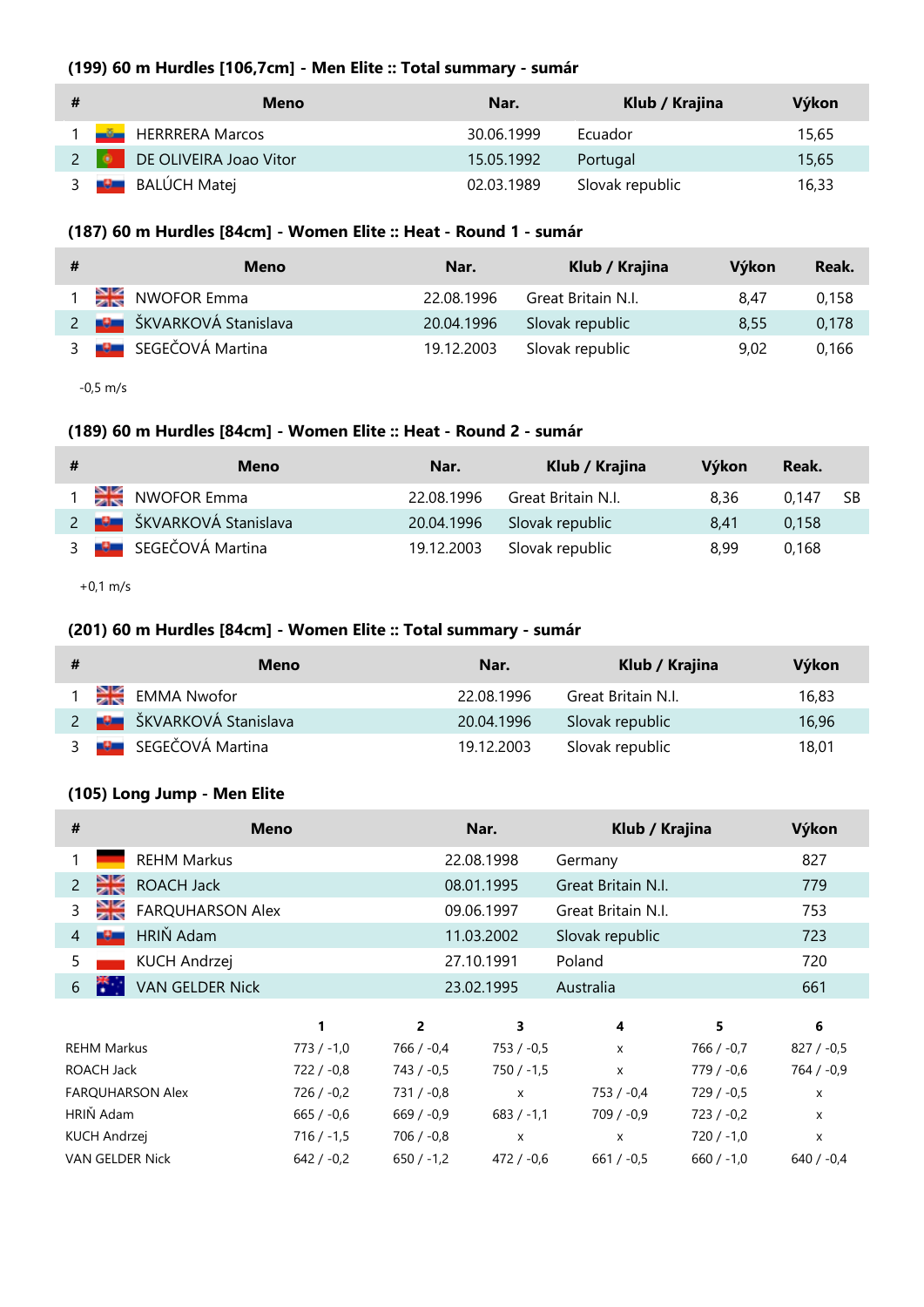# **(106) Long Jump - Women Elite**

| #                   | <b>Meno</b>             |              |                           | Nar.         | Klub / Krajina     |             | Výkon        |
|---------------------|-------------------------|--------------|---------------------------|--------------|--------------------|-------------|--------------|
| m.                  | <b>STRATTON Brooke</b>  |              |                           | 12.07.1993   | Australia          |             | 647          |
| $\overline{2}$      | <b>FARKAS Petra</b>     |              |                           | 30.04.1999   | Hungary            |             | 626          |
| 3                   | MARTYNOVA Oksana        |              |                           | 11.09.1996   | Ukraine            |             | 619          |
| $\overline{4}$      | <b>IROZURU Abigail</b>  |              |                           | 03.01.1990   | Great Britain N.I. |             | 613          |
| 5                   | KALIAŠOVÁ Silvia<br>-9- |              |                           | 04.04.2000   | Slovak republic    |             | 591          |
|                     |                         |              | $\overline{2}$            | 3            | 4                  | 5           | 6            |
|                     | <b>STRATTON Brooke</b>  | X            | $596 / -0.6$              | $621 / -0.5$ | $632 / -0.5$       | X           | $647 / -0.4$ |
| <b>FARKAS Petra</b> |                         | $621 / -0.2$ | $\boldsymbol{\mathsf{x}}$ | $609 / -0.5$ | X                  | X           | $626 / -0.5$ |
|                     | MARTYNOVA Oksana        | X            | $583 / -0.7$              | $616 / -0.6$ | $578 / -1.0$       | X           | $619 / -0.5$ |
|                     | <b>IROZURU Abigail</b>  | $613 / -1,0$ | $\boldsymbol{\mathsf{x}}$ | $608 / -1.4$ | $472 / -0.8$       |             |              |
|                     | KALIAŠOVÁ Silvia        | $591 / -0.3$ | $573 / -0.9$              | $571 / -0.4$ | X                  | $577/ -0.6$ | X            |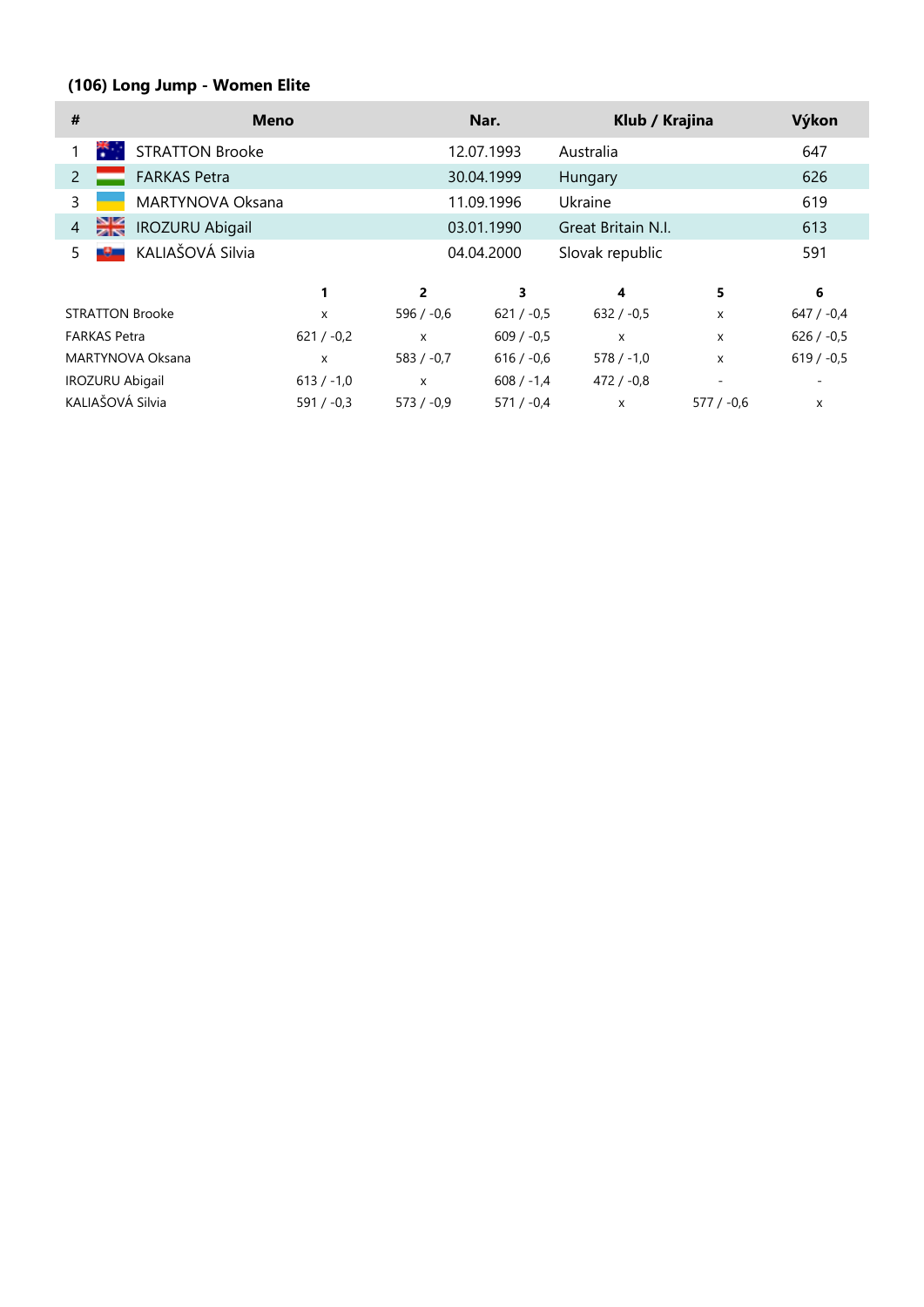# **(141) 60 m - Men Open :: Heat - Round 1 - sumár**

| # | Meno                        | Nar.       | Klub / Krajina  | Výkon | Reak. |
|---|-----------------------------|------------|-----------------|-------|-------|
|   | <b>DE L</b> IJANČÁR Lucián  | 29.05.2000 | Slovak republic | 7.20  | 0.142 |
|   | 2 <b>RADOSAVLIEVIC Mare</b> | 08.05.1994 | Serbia          | 7.21  | 0,155 |
|   | <b>MATYAS Alex</b><br>-9-   | 13.10.1999 | Slovak republic | 7.31  | 0.189 |
|   |                             |            |                 |       |       |

-0,6 m/s

# **(168) 60 m - Men Open :: Heat - Round 2 - sumár**

| # | Meno                            | Nar.       | Klub / Krajina  | Výkon | Reak. |
|---|---------------------------------|------------|-----------------|-------|-------|
|   | 1 <b>BEE</b> RADOSAVLJEVIC Mare | 08.05.1994 | Serbia          | 7.16  | 0.189 |
|   | 2 <b>BE</b> JANČÁR Lucián       | 29.05.2000 | Slovak republic | 7.22  | 0.148 |
|   | 3 <b>B</b> MATYAS Alex          | 13.10.1999 | Slovak republic | 7.24  | 0.198 |

-1,2 m/s

# **(191) 60 m - Men Open :: Total summary - sumár**

| # | Meno                        | Nar.       | Klub / Krajina  | Výkon |
|---|-----------------------------|------------|-----------------|-------|
|   | 1 <b>RADOSAVLIEVIC Mare</b> | 08.05.1994 | Serbia          | 14.37 |
|   | 2 <b>B</b> JANČÁR Lucián    | 29.05.2000 | Slovak republic | 14.42 |
|   | 3 <b>B</b> MATYAS Alex      | 13.10.1999 | Slovak republic | 14,55 |

## **(171) 60 m - Women Open :: Heat - Round 1 - sumár**

| # | Meno                           | Nar.       | Klub / Krajina     | Výkon | Reak. |      |
|---|--------------------------------|------------|--------------------|-------|-------|------|
|   | 1 <b>BL</b> GARČÁROVÁ Patrícia | 13.09.1999 | Slovak republik    | 7.78  | 0.158 | - SB |
|   | 2 WATSON Ashley                | 30.06.2004 | Great Britain N.I. | 8.02  | 0.147 |      |
|   | 3 <b>B</b> JURÍKOVÁ Nina       | 2008       | Slovak republik    | 8.57  | 0.168 |      |

-1,5 m/s

### **(173) 60 m - Women Open :: Heat - Round 2 - sumár**

| # | <b>Meno</b>                   | Nar.       | Klub / Krajina     | Výkon | Reak.        |
|---|-------------------------------|------------|--------------------|-------|--------------|
|   | <b>BEL</b> GARČÁROVÁ Patrícia | 13.09.1999 | Slovak republik    | 7.81  | 0.157<br>-SB |
|   | 2 WATSON Ashley               | 30.06.2004 | Great Britain N.I. | 8.03  | 0.169        |
|   | 3 <b>B</b> JURÍKOVÁ Nina      | 2008       | Slovak republik    | 8.57  | 0.133        |

-1,5 m/s

# **(193) 60 m - Women Open :: Total summary - sumár**

| # | Meno                          | Nar.       | Klub / Krajina     | Výkon |
|---|-------------------------------|------------|--------------------|-------|
|   | <b>ELE</b> GARČÁROVÁ Patrícia | 13.09.1999 | Slovak republik    | 15,59 |
|   | 2 WATSON Ashley               | 30.06.2004 | Great Britain N.I. | 16,05 |
|   | <b>Po</b> JURÍKOVÁ Nina       | 2008       | Slovak republik    | 17.14 |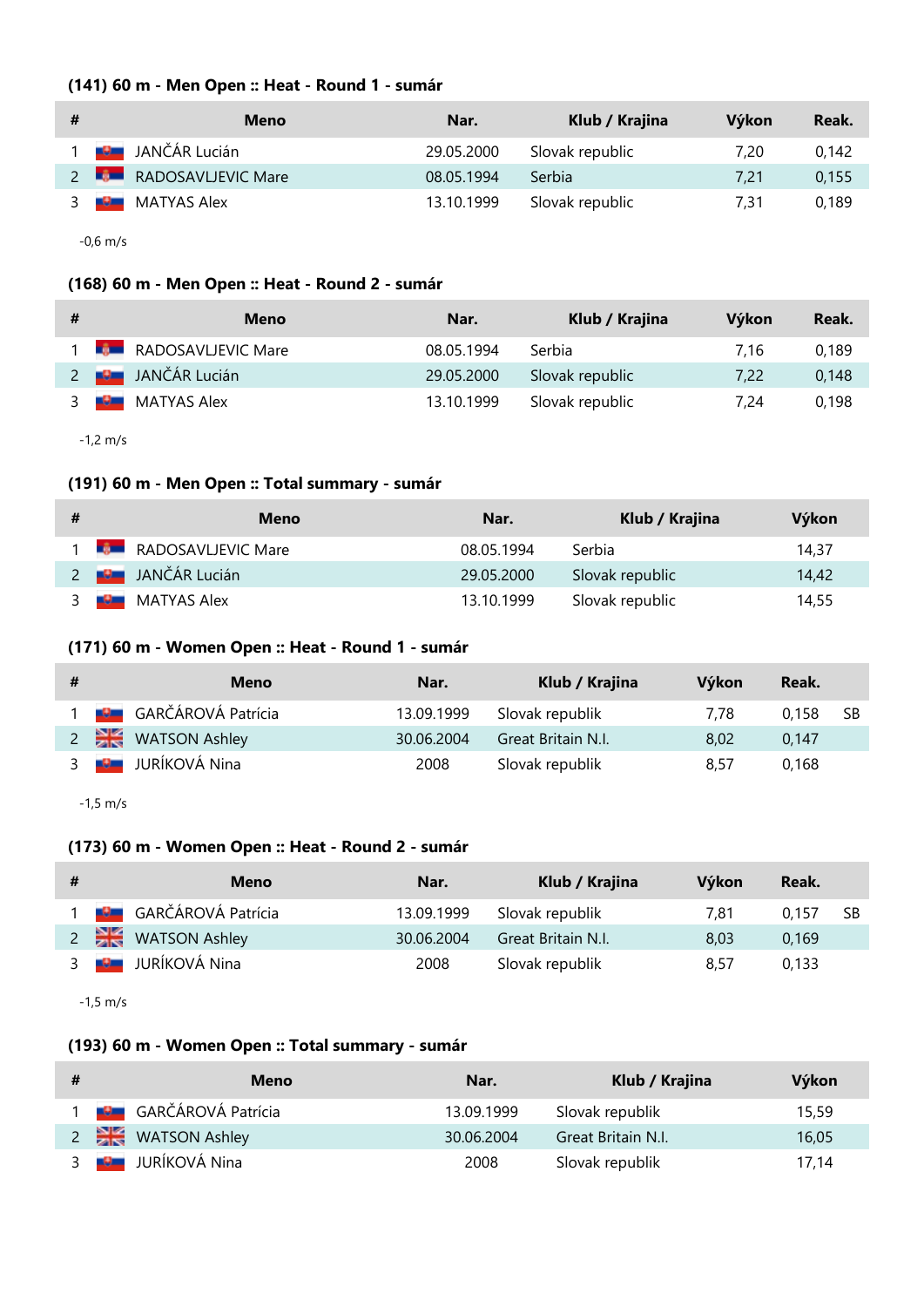# **(175) 60 m Hurdles [106,7cm] - Men Open :: Heat - Round 1 - sumár**

| # | Meno                | Nar.       | Klub / Krajina | Výkon | Reak. |
|---|---------------------|------------|----------------|-------|-------|
|   | 1 BENEŠ David       | 28.01.1991 | Czech republic | 9.08  | 0.159 |
|   | 2 CHUDAK Franciszek | 03.12.2001 | Poland         | 9.35  | 0.189 |

-1,0 m/s

# **(177) 60 m Hurdles [106,7cm] - Men Open :: Heat - Round 2 - sumár**

| # | Meno                       | Nar.       | Klub / Krajina            | Výkon | Reak. |
|---|----------------------------|------------|---------------------------|-------|-------|
|   | 1 BENEŠ David              |            | 28.01.1991 Czech republic | 9.03  | 0.189 |
|   | 2 <b>CHUDAK Franciszek</b> | 03.12.2001 | Poland                    | 9.25  | 0.145 |

-1,0 m/s

# **(195) 60 m Hurdles [106,7cm] - Men Open :: Total summary - sumár**

| # | Meno                       | Nar.       | Klub / Krajina | Výkon |
|---|----------------------------|------------|----------------|-------|
|   | 1 BENEŠ David              | 28.01.1991 | Czech republic | 18.11 |
|   | 2 <b>CHUDAK Franciszek</b> | 03.12.2001 | Poland         | 18.60 |

# **(133) Long Jump - Men Open**

| #              |                       | <b>Meno</b>             |              |              | Nar.               | Klub / Krajina     |                    | Výkon        |
|----------------|-----------------------|-------------------------|--------------|--------------|--------------------|--------------------|--------------------|--------------|
| 1              | <b>TABLE</b>          | NOVAKOVIC Dimitrije     |              |              | 06.10.2000         | Serbia             |                    | 742          |
| $\overline{2}$ |                       | <b>GALAMBOS Tibor</b>   |              |              | 21.11.1991         | Hungary            |                    | 735          |
| 3              | -9-                   | BLŠTÁK Matúš            |              |              | 04.09.2003         | Slovak republic    |                    | 726          |
| $\overline{4}$ |                       | <b>GERICS Roland</b>    |              |              | 03.10.2001         | Hungary            |                    | 715          |
| 5              | -6 -                  | RATINAC Aleksa          |              |              | 26.08.2002         | Serbia             |                    | 704          |
| 6              |                       | PEKÁREK Adam            |              |              | 27.01.1999         | Czech republic     |                    | 678          |
| 7              |                       | PRZYŻECKI Dominik       |              |              | 17.01.2001         | Poland             |                    | 669          |
| 8              | -9-                   | KRAJČÍR Stanislav       |              |              | 13.08.2002         | Slovak republic    |                    | 627          |
|                | ≫∝                    | <b>ANOCHIRIONYE Ogo</b> |              |              | 14.11.1992         | Great Britain N.I. |                    | <b>DNS</b>   |
|                |                       | <b>KATONAI Norbert</b>  |              |              | 01.08.1991         | Hungary            |                    | <b>DNS</b>   |
|                | -9-                   | <b>HOOLE Adam</b>       |              |              | 25.05.2003         | Scotland           |                    | <b>DNS</b>   |
|                |                       |                         | 1            | 2            | 3                  | 4                  | 5                  | 6            |
|                |                       | NOVAKOVIC Dimitrije     | $709 / -0.8$ | $742 / -0.7$ | $\mathsf{x}$       | $\mathsf{x}$       |                    | X            |
|                |                       | <b>GALAMBOS Tibor</b>   | $722 / -1,1$ | 724 / -0,4   | $\pmb{\mathsf{X}}$ | X                  | $\pmb{\mathsf{X}}$ | $735 / -0.8$ |
|                | BLŠTÁK Matúš          |                         | $725/ +0.0$  | $\mathsf X$  | $708 / -0.8$       | $726 / -0.1$       | $719 / -0.4$       | $715 / -0.4$ |
|                | <b>GERICS Roland</b>  |                         | $706 / -0.9$ | $715 / +0.5$ | $\pmb{\mathsf{X}}$ | $\mathsf{x}$       | $698 / -0.5$       | $691 / -0.5$ |
|                | <b>RATINAC Aleksa</b> |                         | $665 / -0.7$ | $704 / +0.2$ | $687 / -0.4$       | $\pmb{\chi}$       | $\mathsf{x}$       | 668 $/ -0.7$ |
|                | PEKÁREK Adam          |                         | $678 / +0.0$ | $668 / -0.9$ | $\pmb{\mathsf{X}}$ | $\pmb{\mathsf{X}}$ | $663 / -1.4$       | $671 / -0.4$ |
|                |                       | PRZYŻECKI Dominik       | X            | $669 / -0.5$ | $\pmb{\chi}$       | $667 / -0.1$       | X                  | $668 / -0.5$ |
|                |                       | KRAJČÍR Stanislav       | $617 / -0.4$ | $590 / +0.8$ | $627 / -1.2$       | $626 / -1,6$       | X                  | $622 / -0.3$ |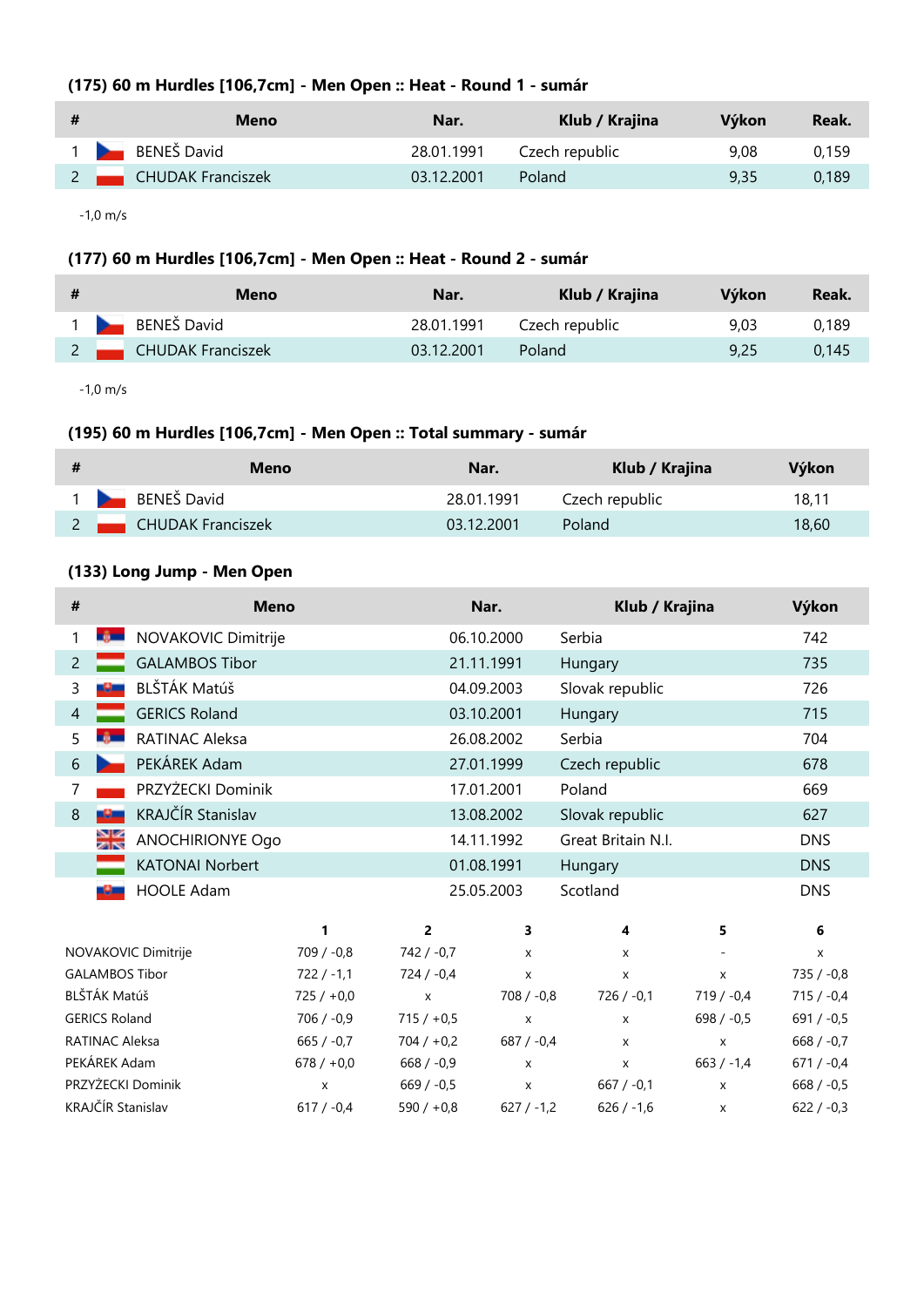# **(134) Long Jump - Women Open**

| #                   |                     | <b>Meno</b>  |             | Nar.         | Klub / Krajina     |              | Výkon        |           |
|---------------------|---------------------|--------------|-------------|--------------|--------------------|--------------|--------------|-----------|
|                     | PALMER Molly Ruth   |              |             | 27.08.2003   | Great Britain N.I. |              | 602          |           |
|                     | <b>BROWN KiiKii</b> |              |             | 20.01.2004   | Great Britain N.I. |              | 588          | <b>PB</b> |
| ≫i≪<br>21           | SIMEONOVA Simona    |              |             | 26.07.2000   | Great Britain N.I. |              | <b>DNS</b>   |           |
|                     |                     |              | 2           | 3            | 4                  | 5            | 6            |           |
|                     | PALMER Molly Ruth   | $574 / -0.2$ | x           | $580 / -2.2$ | $597/+0.0$         | $602 / -0.7$ | $587/+0.0$   |           |
| <b>BROWN KijKji</b> |                     | $549/ -0.7$  | $579/ -0.1$ | X            | $588 / -0.2$       | X            | $285 / -2.6$ |           |

# **(135) Triple Jump - Men Open**

| #               |            | <b>Meno</b>             | Nar.       | Klub / Krajina     | Výkon |           |
|-----------------|------------|-------------------------|------------|--------------------|-------|-----------|
|                 | মুত্র<br>ব | MASON Ade               | 28.02.1997 | Great Britain N.I. | 15,24 |           |
| 2               | D¥         | TRIGG-PETROVIC Sam      | 01.11.1993 | Great Britain N.I. | 15,24 |           |
| 3               |            | <b>BÁNÓCZI Kristóf</b>  | 20.06.2004 | Hungary            | 15,16 |           |
| $\overline{4}$  |            | <b>DITTRICH Filip</b>   | 02.06.1993 | Czech republic     | 14,87 | <b>SB</b> |
| 5               | ≫≲         | GILKES Joseph           | 16.08.1999 | Great Britain N.I. | 14,75 |           |
| 6               |            | <b>LUNDBORG Markus</b>  | 10.06.1999 | Sweden             | 14,72 |           |
| 7               | 草          | <b>MARGALIT Guy</b>     | 20.06.2002 | Israel             | 14,69 | <b>SB</b> |
| 8               | 99.9€      | <b>ARNON Uri</b>        | 08.06.2001 | Israel             | 14,58 | <b>SB</b> |
| 9               |            | <b>VAIZBORD Tal</b>     | 02.01.2001 | Israel             | 14,41 |           |
| 10 <sup>°</sup> | 心中。        | <b>LEIBOVITZ Roy</b>    | 15.04.2002 | Israel             | 14,40 | <b>SB</b> |
| 11              | -9-        | <b>MEGELA Patrik</b>    | 09.02.2000 | Slovak republic    | 13,89 |           |
| 12              | - 69       | <b>MLADENOVIC Milan</b> | 27.01.1995 | Serbia             | 13,69 |           |

|                        |                | 2              | 3                         |                | 5.             | 6                         |
|------------------------|----------------|----------------|---------------------------|----------------|----------------|---------------------------|
| MASON Ade              | $15,24 / -0,2$ | X              | X                         | $15,21/ -1,1$  | $15,20/ -0,5$  | X                         |
| TRIGG-PETROVIC Sam     | $14,65/ -0.5$  | $14,73/ -0.6$  | $15,02 / -0,7$            | $15,24 / -0.8$ | $14,83 / -0.2$ | $15,02 / -0,4$            |
| BÁNÓCZI Kristóf        | $14,33 / -0.7$ | $15,16/ -0.9$  | $\boldsymbol{\mathsf{x}}$ | $14,94 / -0.7$ | $15,05 / -0.9$ | $14,73 / -0.4$            |
| <b>DITTRICH Filip</b>  | X              | $14,00 / -0.5$ | X                         | $14,87/ -0.9$  | $13,86 / -1,2$ | $13,99 / -0,9$            |
| GILKES Joseph          | $14,75/ -0.5$  | $14,27/ -0.4$  | $14,45/ -0.8$             | $14,41 / -0.8$ | X              | $14,71/ -0.5$             |
| <b>LUNDBORG Markus</b> | 13,82 / -0,9   | $14,40 / -0,4$ | $14,62 / -0,5$            | $14,56 / -0,5$ | $14,28 / -0.8$ | $14,72 / -0,8$            |
| <b>MARGALIT Guy</b>    | $14,50 / -0.6$ | X              | $14,19/ -0.9$             | X              | $14,69 / -0.4$ | X                         |
| <b>ARNON Uri</b>       | X              | X              | $14,52 / -1,1$            | $14,58 / -0.2$ | $14,18/ -0.5$  | $14,31 / -0.5$            |
| <b>VAIZBORD Tal</b>    | $14,36 / -0.7$ | X              | $14,41 / -0,4$            | x              | $14,09/ -1,0$  | $\boldsymbol{\mathsf{x}}$ |
| LEIBOVITZ Roy          | X              | X              | $14,40 / -0,2$            | X              | X              | $14,28 / -0,6$            |
| <b>MEGELA Patrik</b>   | X              | X              | X                         | $13,71/ -0.9$  | X              | $13,89 / -0.4$            |
| MLADENOVIC Milan       | X              | X              | X                         | X              | $13,69/ -0.8$  | X                         |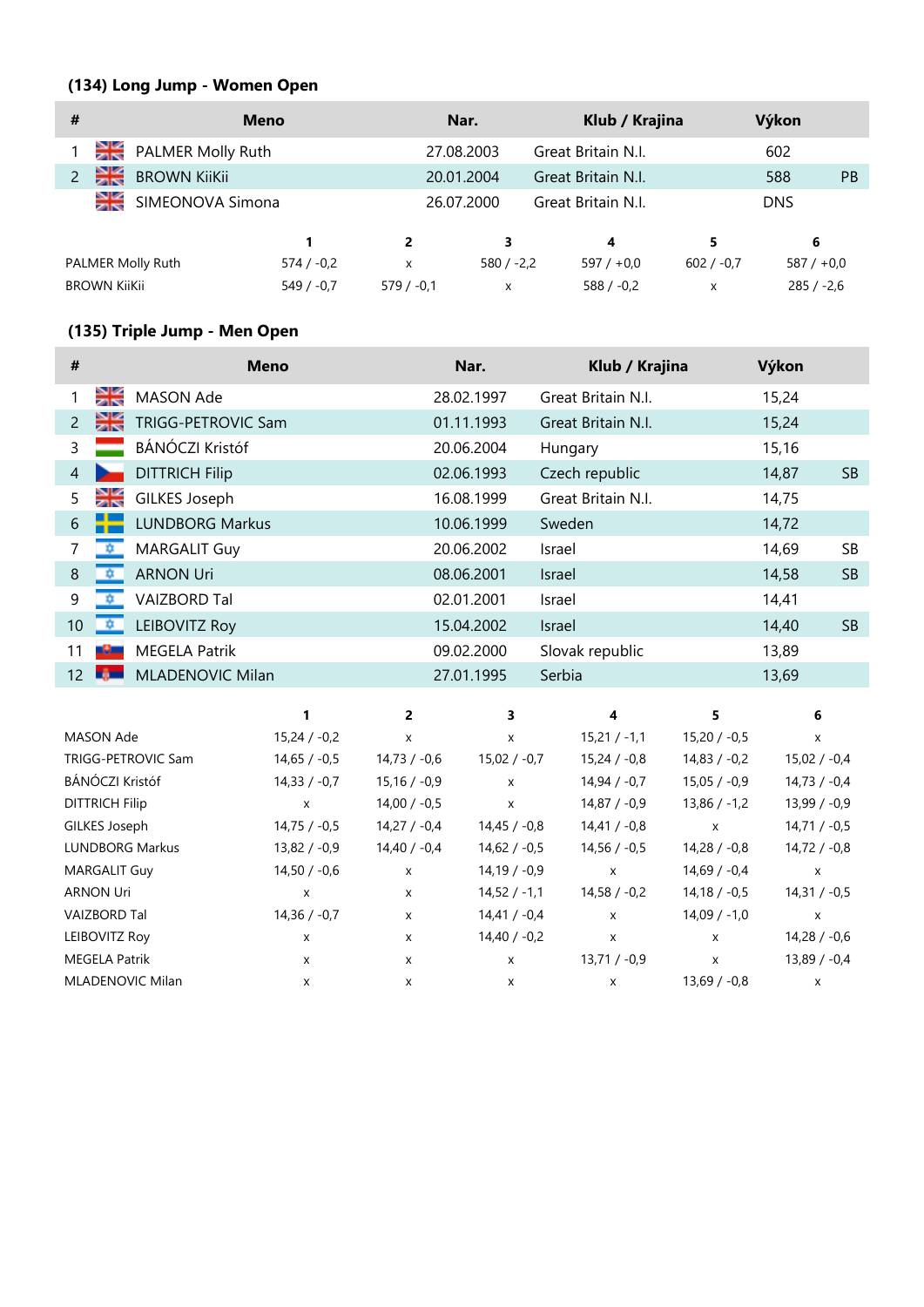# **(136) Triple Jump - Women Open**

| #                                |                                    | <b>Meno</b>                    |                   | Nar.           | Klub / Krajina     |                | Výkon                     |           |
|----------------------------------|------------------------------------|--------------------------------|-------------------|----------------|--------------------|----------------|---------------------------|-----------|
|                                  | KONÉ Fatima                        |                                |                   | 27.01.1999     | Sweden             |                | 12,60                     | <b>SB</b> |
| 2                                | Dk<br>FORDE-WELLS Georgie          |                                |                   | 14.11.2002     | Great Britain N.I. |                | 12,39                     |           |
| 3                                | <b>TAMIR Romi</b>                  |                                |                   | 03.07.2003     | Israel             |                | 12,02                     |           |
| $\overline{4}$                   | <b>DAHIYA Mimansa</b><br>-         |                                |                   | 03.12.2001     | India              |                | 11,96                     |           |
| 5                                | ≫ik<br>Ziro<br><b>BROWNE Janet</b> |                                |                   | 17.10.1994     | Great Britain N.I. |                | 11,92                     |           |
| 6                                | MATULKOVÁ Veronika                 |                                |                   | 07.08.1995     | Czech republic     |                | 11,88                     |           |
|                                  | SHEVHENINA Anastasia               |                                |                   | 09.01.1999     | Ukraine            |                | <b>DNS</b>                |           |
|                                  | <b>HJALMARSSON Amanda</b>          |                                |                   | 17.08.1997     | Sweden             |                | <b>DNS</b>                |           |
|                                  |                                    | 1                              | $\overline{2}$    | 3              | 4                  | 5              | 6                         |           |
|                                  | KONÉ Fatima                        | $12,38 / +0,3$                 | $12,28 / -0,4$    | $\mathsf{x}$   | $12,60 / -1,3$     | $\mathsf{x}$   | $12,53 / -1,0$            |           |
|                                  | FORDE-WELLS Georgie                | $12,08 / +0,6$                 | $12,25/ -1,3$     | $\mathsf{x}$   | $12,39/ -1,1$      | $\mathsf{x}$   | $12,05 / -1,8$            |           |
|                                  | <b>TAMIR Romi</b>                  | $12,02 / -0,9$                 | X                 | $11,83 / -1,5$ | $11,97 / -1,3$     | $\mathsf{x}$   | $\boldsymbol{\mathsf{x}}$ |           |
| $11,82 / -0,1$<br>DAHIYA Mimansa |                                    | X<br>$\boldsymbol{\mathsf{x}}$ |                   | $11,96 / -0,3$ | $\mathsf{x}$       | $11,71 / -0,8$ |                           |           |
|                                  | <b>BROWNE Janet</b>                | X                              | X<br>$\mathsf{x}$ |                | $\mathsf{x}$       | $11,73 / -1,2$ | $11,92 / -1,5$            |           |
|                                  | MATULKOVÁ Veronika                 | X                              | $11,80 / -2,1$    | X              | $11,88 / +0,6$     | X              | X                         |           |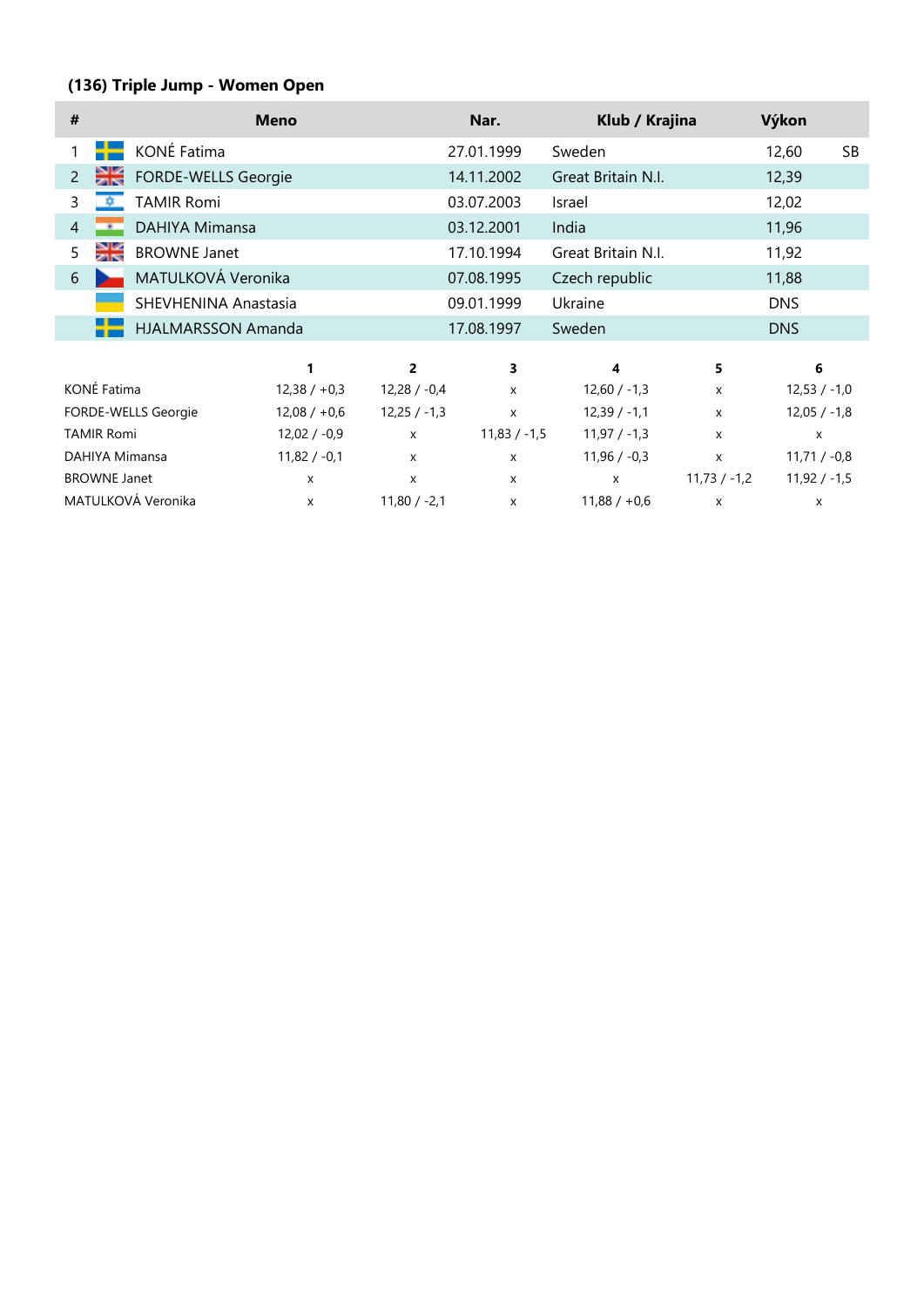### **(144) 60m - Najmladší žiaci (2012-2014) :: Beh - Séria 1 - sumár**

| #              |                   | <b>Meno</b>            | Nar. | Klub / Krajina                    | Výkon      |           |
|----------------|-------------------|------------------------|------|-----------------------------------|------------|-----------|
|                |                   | BEDNÁR Jakub Sebastián |      | 2012 ZŠ T. J. Moussona Michalovce | 9,61       |           |
|                | <b>COMPUTER</b>   | KRIŠŠ Patrik           |      | 2012 Atletika Košice o.z.         | 10,46      |           |
|                |                   | <b>KENDA Oliver</b>    |      | 2014 Atletika Košice o.z.         | 10,83      | PB.       |
| $\overline{4}$ | <b>POST</b>       | ROZMUŠ Samuel          |      | 2013 Atletika Košice o.z.         | 10,84      |           |
| 5              | <u> De la</u>     | PETRÁNSKY Martin       |      | 2013 Atletika Košice o z          | 10.94      | <b>PB</b> |
| 6              | <b>The Column</b> | KIDALA Jakub           |      | 2014 Atletika Košice o.z.         | 11,09      |           |
|                |                   | KAZIMÍR Michael        | 2013 | Atletika Košice o.z.              | 11,15      |           |
|                |                   | <b>TROCHA Roland</b>   | 2013 | Atletický klub Stará Bystrica     | <b>DNS</b> |           |

#### **(145) 60m - Najmladší žiaci (2012-2014) :: Beh A**

| # | Meno                     | Nar. | Klub / Krajina                    | Výkon |
|---|--------------------------|------|-----------------------------------|-------|
|   | 1 BEDNÁR Jakub Sebastián |      | 2012 ZŠ T. J. Moussona Michalovce | 9.61  |
|   | 2 <b>B</b> KRIŠŠ Patrik  |      | 2012 Atletika Košice o.z.         | 10.46 |
|   | 3 <b>B</b> KIDALA Jakub  |      | 2014 Atletika Košice o.z.         | 11.09 |

+0,3 m/s

## **(146) 60m - Najmladší žiaci (2012-2014) :: Beh B**

| Meno                       | Nar. | Klub / Krajina                     | Výkon      |
|----------------------------|------|------------------------------------|------------|
| <b>DE ROZMUŠ Samuel</b>    |      | 2013 Atletika Košice o.z.          | 10.84      |
| 2 <b>B</b> KAZIMÍR Michael |      | 2013 Atletika Košice o.z.          | 11.15      |
| <b>B</b> TROCHA Roland     |      | 2013 Atletický klub Stará Bystrica | <b>DNS</b> |

-0,4 m/s

### **(147) 60m - Najmladší žiaci (2012-2014) :: Beh C**

| -# | Meno                         | Nar. | Klub / Krajina            | Výkon |           |
|----|------------------------------|------|---------------------------|-------|-----------|
|    | 1 <b>U</b> KENDA Oliver      |      | 2014 Atletika Košice o.z. | 10.83 | <b>PB</b> |
|    | 2 <b>BE</b> PETRÁNSKY Martin |      | 2013 Atletika Košice o.z. | 10.94 | <b>PB</b> |

+0,4 m/s

# **(156) 60m - Najmladší žiaci (2012-2014) :: Beh - Séria 2 - sumár**

| #             |                 | <b>Meno</b>            | Nar. | Klub / Krajina                    | Výkon      |
|---------------|-----------------|------------------------|------|-----------------------------------|------------|
|               | سالات           | BEDNÁR Jakub Sebastián |      | 2012 ZŠ T. J. Moussona Michalovce | 9,60       |
| $\mathcal{P}$ | <b>Report</b>   | KRIŠŠ Patrik           |      | 2012 Atletika Košice o.z.         | 10,41      |
| 3             | <u> De C</u>    | PETRÁNSKY Martin       | 2013 | Atletika Košice o z               | 10,72      |
| 4             | <b>COLL</b>     | <b>KENDA Oliver</b>    | 2014 | Atletika Košice o.z.              | 10,72      |
| 5             | <u> 1900 - </u> | ROZMUŠ Samuel          | 2013 | Atletika Košice o z               | 10,78      |
| 6             | <b>RG</b>       | KAZIMÍR Michael        | 2013 | Atletika Košice o z               | 10,80      |
|               | -91             | KIDALA Jakub           | 2014 | Atletika Košice o z               | 11,10      |
|               |                 | TROCHA Roland          | 2013 | Atletický klub Stará Bystrica     | <b>DNS</b> |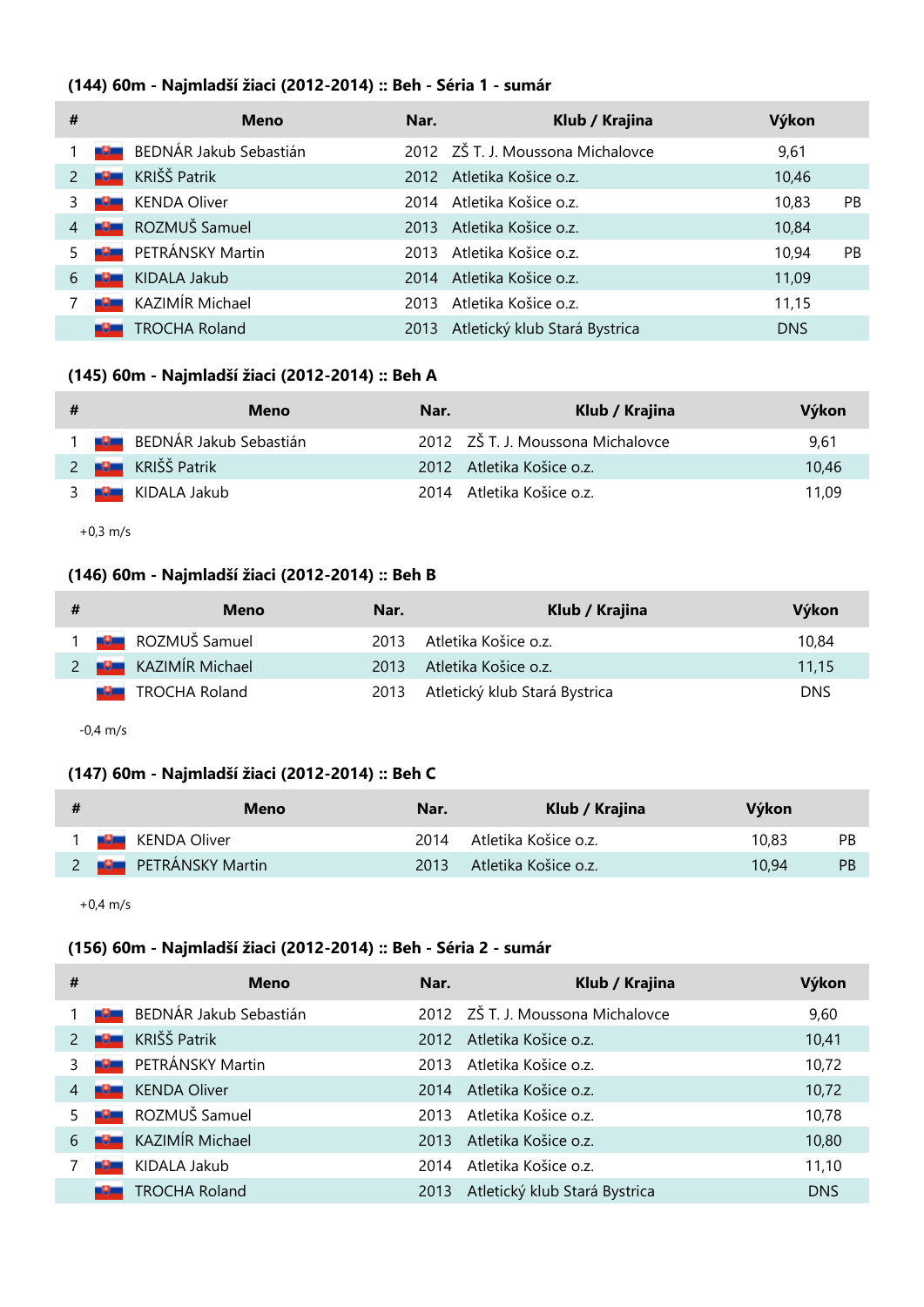# **(157) 60m - Najmladší žiaci (2012-2014) :: Beh A - Séria 2**

| # | Meno                            | Nar. | Klub / Krajina                    | Výkon |
|---|---------------------------------|------|-----------------------------------|-------|
|   | 1 <b>BEDNÁR Jakub Sebastián</b> |      | 2012 ZŠ T. J. Moussona Michalovce | 9.60  |
|   | 2 <b>U</b> KRIŠŠ Patrik         |      | 2012 Atletika Košice o.z.         | 10.41 |
|   | 3 <b>U</b> KIDALA Jakub         |      | 2014 Atletika Košice o.z.         | 11.10 |

+0,2 m/s

# **(158) 60m - Najmladší žiaci (2012-2014) :: Beh B - Séria 2**

| # | Meno                        | Nar. | Klub / Krajina                     | Výkon      |
|---|-----------------------------|------|------------------------------------|------------|
|   | 1 <b>Juli</b> ROZMUŠ Samuel | 2013 | Atletika Košice o.z.               | 10.78      |
|   | 2 <b>B</b> KAZIMÍR Michael  | 2013 | Atletika Košice o.z.               | 10,80      |
|   | <b>B</b> TROCHA Roland      |      | 2013 Atletický klub Stará Bystrica | <b>DNS</b> |

+0,4 m/s

# **(159) 60m - Najmladší žiaci (2012-2014) :: Beh C - Séria 2**

| # | Meno                       | Nar. | Klub / Krajina            | Výkon |
|---|----------------------------|------|---------------------------|-------|
|   | <b>DE PETRÁNSKY Martin</b> |      | 2013 Atletika Košice o.z. | 10.72 |
|   | 2 <b>B</b> KENDA Oliver    | 2014 | – Atletika Košice o.z.    | 10.72 |

-0,5 m/s

## **(138) Diaľka - Najmladší žiaci (2012-2014)**

| # | <b>Meno</b>            | Nar.         | Klub / Krajina                    | Výkon        |    |
|---|------------------------|--------------|-----------------------------------|--------------|----|
|   | BEDNÁR Jakub Sebastián |              | 2012 ZŠ T. J. Moussona Michalovce | 376          |    |
| 2 | KAZIMÍR Michael        | 2013         | Atletika Košice o.z.              | 313          |    |
| 3 | KIDALA Jakub           | 2014         | Atletika Košice o.z.              | 308          |    |
| 4 | ROZMUŠ Samuel          | 2013         | Atletika Košice o.z.              | 304          |    |
| 5 | KRIŠŠ Patrik           | 2012         | Atletika Košice o.z.              | 300          |    |
| 6 | ANTOŽI Matej           | 2012         | Atletika Košice o.z.              | 273          |    |
|   | PETRÁNSKY Martin       | 2013         | Atletika Košice o.z.              | 272          |    |
| 8 | <b>KENDA Oliver</b>    | 2014         | Atletika Košice o.z.              | 267          |    |
|   | <b>TROCHA Roland</b>   | 2013         | Atletický klub Stará Bystrica     | <b>DNS</b>   |    |
|   |                        | 1            | $\overline{2}$                    | 3<br>4<br>5. | -6 |
|   | BEDNÁR Jakub Sebastián | $340 / -1,5$ | $348 / -0.6$                      | $376 / -1,0$ |    |
|   | KAZIMÍR Michael        | $313 / -0.9$ | $301 / -0.9$                      | $292 / -0.7$ |    |
|   | KIDALA Jakub           | $306 / -1,1$ | $300 / -0.4$                      | $308 / -1,5$ |    |
|   | ROZMUŠ Samuel          | $304 / -0.4$ | $301 / -1,1$                      | $286 / -0.4$ |    |
|   | KRIŠŠ Patrik           | $256 / -0.5$ | $300 / -0.8$                      | $294 / -0.6$ |    |

ANTOŽI Matej 273 / -0,6 269 / -1,6 267 / -0,5 PETRÁNSKY Martin 272 / -0,6 256 / -1,2 255 / -0,7 KENDA Oliver 242 / -0,5 267 / -0,9 217 / -0,6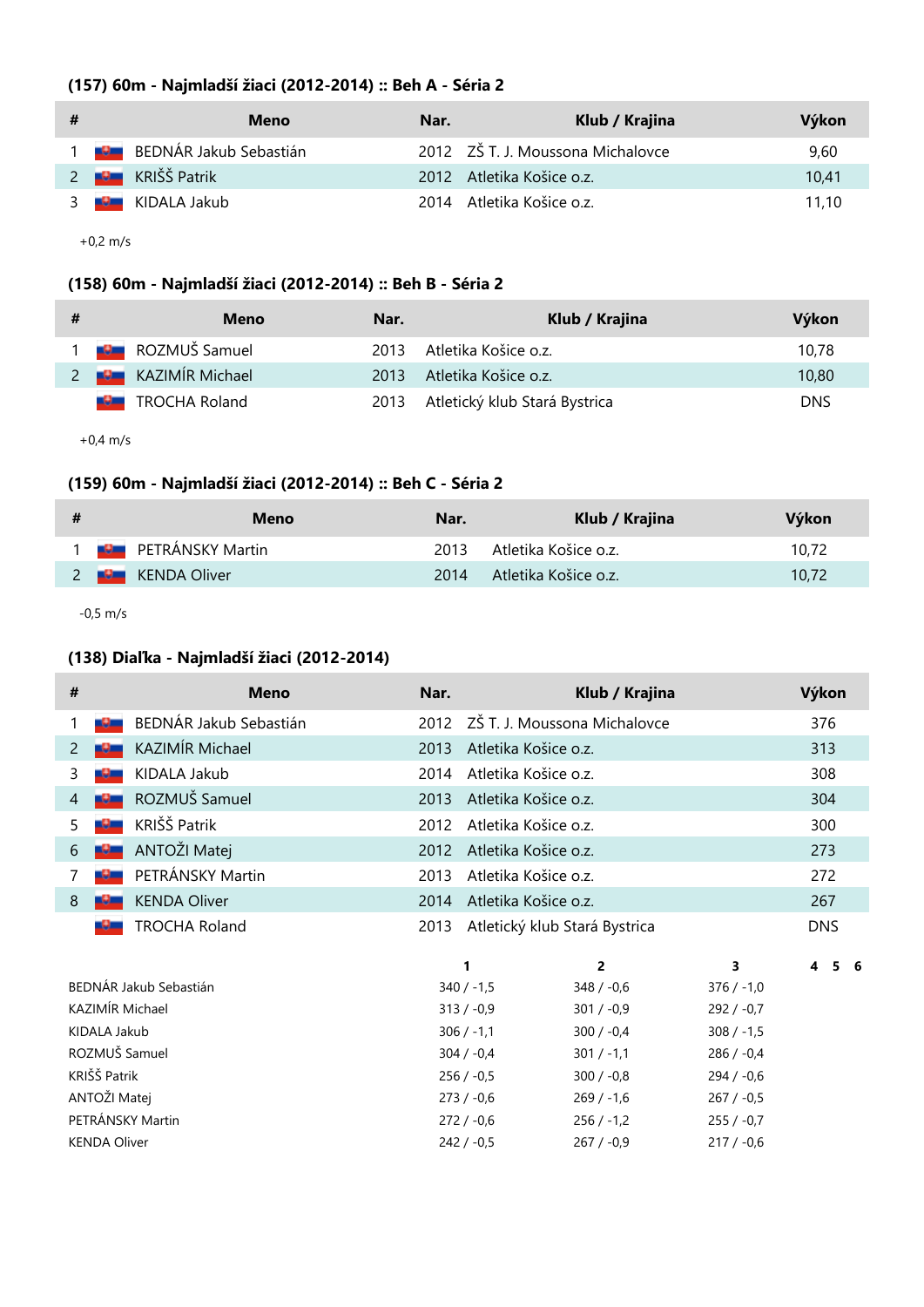# **(148) 60m - Najmladšie žiačky (2012-2014) :: Beh - Séria 1 - sumár**

| #              |     | <b>Meno</b>           | Nar. | Klub / Krajina                 | Výkon      |                |
|----------------|-----|-----------------------|------|--------------------------------|------------|----------------|
|                |     | KUZMOVÁ Jana          |      | 2012 ZŠ s MŠ Vlachovo          | 9,80       | PB             |
| 2              |     | ZUBRIKOVÁ Tamara      | 2012 | Atletika Košice o.z.           | 9,81       | PB             |
| 3              |     | DEVEČKOVÁ Sofia       | 2012 | Atletika Košice o.z.           | 9,83       | PB.            |
| $\overline{4}$ |     | MILFAIT Eliška Anna   | 2013 | Dukla Praha                    | 9,95       |                |
| 5              |     | VARGAEŠTOKOVÁ Martina | 2012 | ZŠ T. J. Moussona Michalovce   | 10,02      |                |
| 6              |     | TRIPČEV Nina          | 2012 | Atletika Košice o.z.           | 10,08      | <b>PB</b>      |
|                |     | DEVEČKOVÁ Viktória    | 2014 | Atletika Košice o.z.           | 10, 10     | PB             |
| 8              |     | ŠEBEKOVÁ Andrea Karla | 2012 | Atletika Košice o.z.           | 10,12      | <b>PB</b>      |
| 9              |     | VARGOVIČOVÁ Nikola    | 2012 | Atletika Košice o.z.           | 10,21      |                |
| 10             | -9- | FEDIČOVÁ Zoja         | 2013 | Atletika Košice o.z.           | 10,34      | P <sub>B</sub> |
| 11             |     | KURUCOVÁ Kornélia     | 2014 | Atletika Košice o.z.           | 10,60      | PB.            |
| 12             |     | SMOLKOVÁ Karolína     | 2012 | Atletika Košice o.z.           | 10,67      |                |
| 13             |     | GAJDOŠOVÁ Rebeka      | 2013 | Atletika Košice o.z.           | 11,57      |                |
| 14             |     | GAJDOŠOVÁ Tamara      | 2014 | Atletika Košice o.z.           | 11,59      |                |
| 15             |     | SEDLÁKOVÁ Simona      | 2014 | Atletika Košice o.z.           | 11,68      | PB             |
| 16             |     | <b>DERIAN Ema</b>     | 2013 | Atletika Košice o.z.           | 11,84      |                |
|                |     | TARGOŠOVÁ Soňa        |      | 2012 Atletická akadémia Žilina | <b>DNS</b> |                |

# **(149) 60m - Najmladšie žiačky (2012-2014) :: Beh A**

| # | Meno                            | Nar. | Klub / Krajina              | Výkon |
|---|---------------------------------|------|-----------------------------|-------|
|   | 1 <b>B</b> GAJDOŠOVÁ Rebeka     |      | 2013 – Atletika Košice o.z. | 11.57 |
|   | 2 <b>Poula</b> GAJDOŠOVÁ Tamara | 2014 | Atletika Košice o.z.        | 11.59 |
|   | 3 <b>B</b> DERIAN Ema           | 2013 | Atletika Košice o.z.        | 11.84 |

-1,1 m/s

# **(150) 60m - Najmladšie žiačky (2012-2014) :: Beh B**

| -# | Meno                                | Nar. | Klub / Krajina                    | Výkon |
|----|-------------------------------------|------|-----------------------------------|-------|
|    | 1 <b>Jest</b> VARGAEŠTOKOVÁ Martina |      | 2012 ZŠ T. J. Moussona Michalovce | 10.02 |
|    | 2 <b>Pould SMOLKOVÁ Karolína</b>    |      | 2012 Atletika Košice o.z.         | 10.67 |

+0,4 m/s

#### **(151) 60m - Najmladšie žiačky (2012-2014) :: Beh C**

| -# | Meno                                 | Nar. | Klub / Krajina            | Výkon |
|----|--------------------------------------|------|---------------------------|-------|
|    | 1 MILFAIT Eliška Anna                |      | 2013 Dukla Praha          | 9.95  |
|    | 2 <b>Politika NARGOVIČOVÁ Nikola</b> |      | 2012 Atletika Košice o.z. | 10,21 |

-0,2 m/s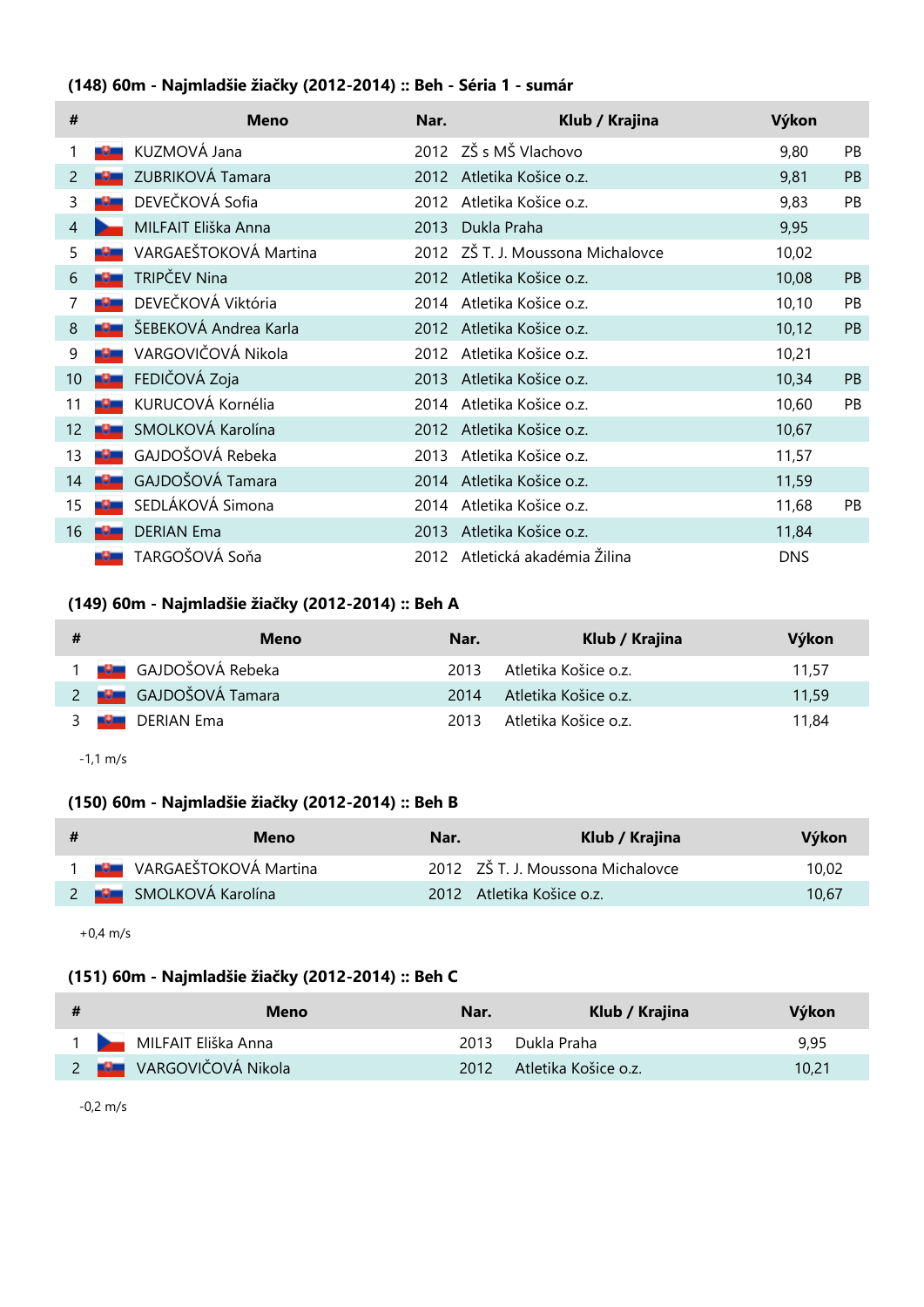| (152) 60m - Najmladšie žiačky (2012-2014) :: Beh D |  |  |  |
|----------------------------------------------------|--|--|--|
|----------------------------------------------------|--|--|--|

| # | Meno                             | Nar. | Klub / Krajina                 | Výkon      |     |
|---|----------------------------------|------|--------------------------------|------------|-----|
|   | 1 <b>B</b> KUZMOVÁ Jana          |      | 2012 ZŠ s MŠ Vlachovo          | 9.80       | PB. |
|   | 2 <b>Bullet</b> ZUBRIKOVÁ Tamara |      | 2012 Atletika Košice o.z.      | 9.81       | PB. |
|   | <b>B</b> TARGOŠOVÁ Soňa          |      | 2012 Atletická akadémia Žilina | <b>DNS</b> |     |

+0,6 m/s

# **(153) 60m - Najmladšie žiačky (2012-2014) :: Beh E**

| # | Meno                              | Nar. | Klub / Krajina            | Výkon |           |
|---|-----------------------------------|------|---------------------------|-------|-----------|
|   | <b>DEVEČKOVÁ Sofia</b>            |      | 2012 Atletika Košice o.z. | 9.83  | <b>PB</b> |
|   | TRIPČEV Nina<br>$2 - 1$           |      | 2012 Atletika Košice o.z. | 10.08 | <b>PB</b> |
|   | 3 <b>BU ŠEBEKOVÁ Andrea Karla</b> |      | 2012 Atletika Košice o.z. | 10.12 | PB        |

+0,9 m/s

# **(154) 60m - Najmladšie žiačky (2012-2014) :: Beh F**

| # | Meno                          | Nar. | Klub / Krajina            | Výkon |           |
|---|-------------------------------|------|---------------------------|-------|-----------|
|   | 1 <b>B</b> DEVEČKOVÁ Viktória |      | 2014 Atletika Košice o.z. | 10.10 | <b>PB</b> |
|   | 2 <b>Po</b> FEDIČOVÁ Zoja     |      | 2013 Atletika Košice o.z. | 10.34 | -PB       |

-1,0 m/s

# **(155) 60m - Najmladšie žiačky (2012-2014) :: Beh G**

| -# | Meno                           | Nar. | Klub / Krajina            | Výkon              |
|----|--------------------------------|------|---------------------------|--------------------|
|    | 1 <b>Jan</b> KURUCOVÁ Kornélia |      | 2014 Atletika Košice o.z. | 10.60<br><b>PB</b> |
|    | 2 <b>BEZ</b> SEDLÁKOVÁ Simona  |      | 2014 Atletika Košice o.z. | <b>PB</b><br>11.68 |

-0,9 m/s

# **(160) 60m - Najmladšie žiačky (2012-2014) :: Beh - Séria 2 - sumár**

| #    |                                                                                                                     | <b>Meno</b>           | Nar. | Klub / Krajina                    | Výkon  |           |
|------|---------------------------------------------------------------------------------------------------------------------|-----------------------|------|-----------------------------------|--------|-----------|
|      |                                                                                                                     | KUZMOVÁ Jana          |      | 2012 ZŠ s MŠ Vlachovo             | 9,91   | PB.       |
| $=2$ |                                                                                                                     | DEVEČKOVÁ Sofia       | 2012 | Atletika Košice o.z.              | 9,93   | <b>PB</b> |
| $=2$ |                                                                                                                     | ZUBRIKOVÁ Tamara      | 2012 | Atletika Košice o.z.              | 9,93   | PB        |
| 4    |                                                                                                                     | MILFAIT Eliška Anna   | 2013 | Dukla Praha                       | 10,00  |           |
| 5    |                                                                                                                     | VARGAEŠTOKOVÁ Martina |      | 2012 ZŠ T. J. Moussona Michalovce | 10, 10 |           |
| 6    | <u> 19 mi</u>                                                                                                       | ŠEBEKOVÁ Andrea Karla |      | 2012 Atletika Košice o.z.         | 10,19  |           |
|      | -9-                                                                                                                 | TRIPČEV Nina          | 2012 | Atletika Košice o.z.              | 10,23  |           |
| 8    |                                                                                                                     | DEVEČKOVÁ Viktória    |      | 2014 Atletika Košice o.z.         | 10,24  |           |
| 9    |                                                                                                                     | VARGOVIČOVÁ Nikola    | 2012 | Atletika Košice o.z.              | 10,31  |           |
| 10   |                                                                                                                     | FEDIČOVÁ Zoja         | 2013 | Atletika Košice o.z.              | 10,33  | <b>PB</b> |
| 11   |                                                                                                                     | SMOLKOVÁ Karolína     | 2012 | Atletika Košice o.z.              | 10,57  |           |
| 12   | <u> 1900 - 1911 - 1911 - 1911 - 1911 - 1911 - 1911 - 1911 - 1911 - 1911 - 1911 - 1911 - 1911 - 1911 - 1911 - 19</u> | KURUCOVÁ Kornélia     | 2014 | Atletika Košice o.z.              | 11,31  |           |
| 13   |                                                                                                                     | GAJDOŠOVÁ Rebeka      | 2013 | Atletika Košice o.z.              | 11,41  |           |
| 14   |                                                                                                                     | GAJDOŠOVÁ Tamara      | 2014 | Atletika Košice o.z.              | 11,45  |           |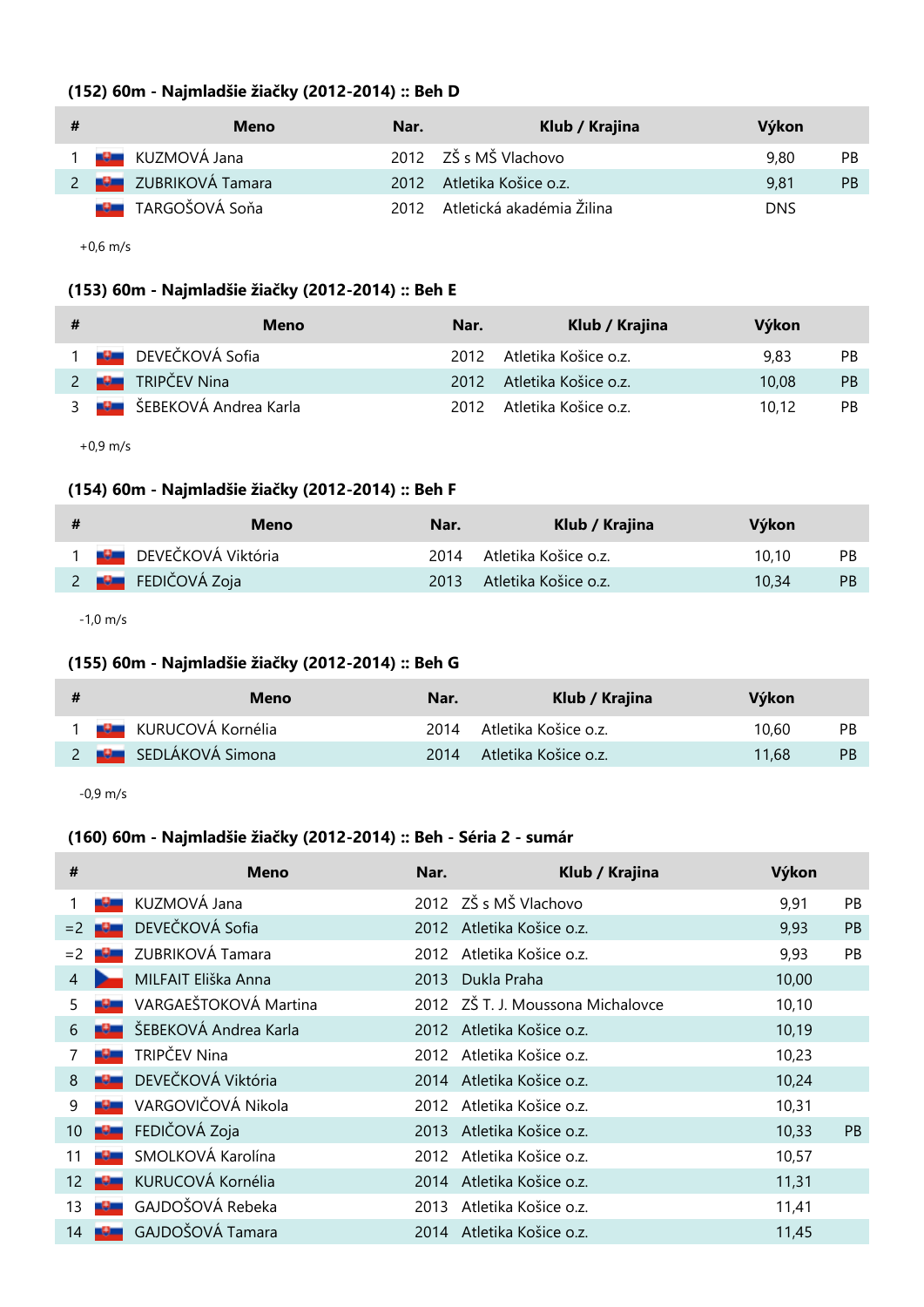|  | 15 <b>Bulle</b> DERIAN Ema    | 2013 Atletika Košice o.z.      | 11.84 |      |
|--|-------------------------------|--------------------------------|-------|------|
|  | 16 <b>BL</b> SEDLÁKOVÁ Simona | 2014 Atletika Košice o.z.      | 11.88 | - PB |
|  | <b>DE</b> TARGOŠOVÁ Soňa      | 2012 Atletická akadémia Žilina | DNS   |      |

### **(161) 60m - Najmladšie žiačky (2012-2014) :: Beh A**

| # | Meno                         | Nar. | Klub / Krajina         | Výkon |
|---|------------------------------|------|------------------------|-------|
|   | 1 <b>B</b> GAJDOŠOVÁ Rebeka  | 2013 | - Atletika Košice o.z. | 11.41 |
|   | 2 <b>BE</b> GAJDOŠOVÁ Tamara | 2014 | Atletika Košice o.z.   | 11.45 |
|   | 3 <b>B</b> DERIAN Ema        | 2013 | Atletika Košice o.z.   | 11.84 |

+0,9 m/s

### **(162) 60m - Najmladšie žiačky (2012-2014) :: Beh B**

| # | Meno                                | Nar. | Klub / Krajina                    | Výkon |
|---|-------------------------------------|------|-----------------------------------|-------|
|   | 1 <b>Jest</b> VARGAEŠTOKOVÁ Martina |      | 2012 ZŠ T. J. Moussona Michalovce | 10.10 |
|   | 2 <b>B</b> SMOLKOVÁ Karolína        |      | 2012 Atletika Košice o.z.         | 10.57 |

+0,5 m/s

# **(163) 60m - Najmladšie žiačky (2012-2014) :: Beh C**

| # | Meno                                 | Nar. | Klub / Krajina            | Výkon |
|---|--------------------------------------|------|---------------------------|-------|
|   | 1 MILFAIT Eliška Anna                |      | 2013 Dukla Praha          | 10.00 |
|   | 2 <b>Politika NARGOVIČOVÁ Nikola</b> |      | 2012 Atletika Košice o.z. | 10.31 |

-0,2 m/s

### **(164) 60m - Najmladšie žiačky (2012-2014) :: Beh D**

| # | Meno                         | Nar. | Klub / Krajina                 | Výkon      |           |
|---|------------------------------|------|--------------------------------|------------|-----------|
|   | 1 <b>U KUZMOVÁ Jana</b>      |      | 2012 ZŠ s MŠ Vlachovo          | 9.91       | <b>PB</b> |
|   | 2 <b>By</b> ZUBRIKOVÁ Tamara |      | 2012 Atletika Košice o.z.      | 9.93       | <b>PB</b> |
|   | <b>EU TARGOŠOVÁ Soňa</b>     |      | 2012 Atletická akadémia Žilina | <b>DNS</b> |           |

+0,5 m/s

# **(165) 60m - Najmladšie žiačky (2012-2014) :: Beh E**

| # | Meno                              | Nar. | Klub / Krajina            | Výkon |    |
|---|-----------------------------------|------|---------------------------|-------|----|
|   | 1 <b>BE</b> DEVEČKOVÁ Sofia       |      | 2012 Atletika Košice o.z. | 9.93  | РB |
|   | 2 <b>BU ŠEBEKOVÁ Andrea Karla</b> |      | 2012 Atletika Košice o.z. | 10.19 |    |
|   | 3 <b>B</b> TRIPČEV Nina           |      | 2012 Atletika Košice o.z. | 10.23 |    |

+0,2 m/s

# **(166) 60m - Najmladšie žiačky (2012-2014) :: Beh F**

| # | Meno                          | Nar. | Klub / Krajina            | Výkon |           |
|---|-------------------------------|------|---------------------------|-------|-----------|
|   | 1 <b>B</b> DEVEČKOVÁ Viktória |      | 2014 Atletika Košice o.z. | 10.24 |           |
|   | 2 <b>Pozr</b> FEDIČOVÁ Zoja   |      | 2013 Atletika Košice o.z. | 10.33 | <b>PB</b> |